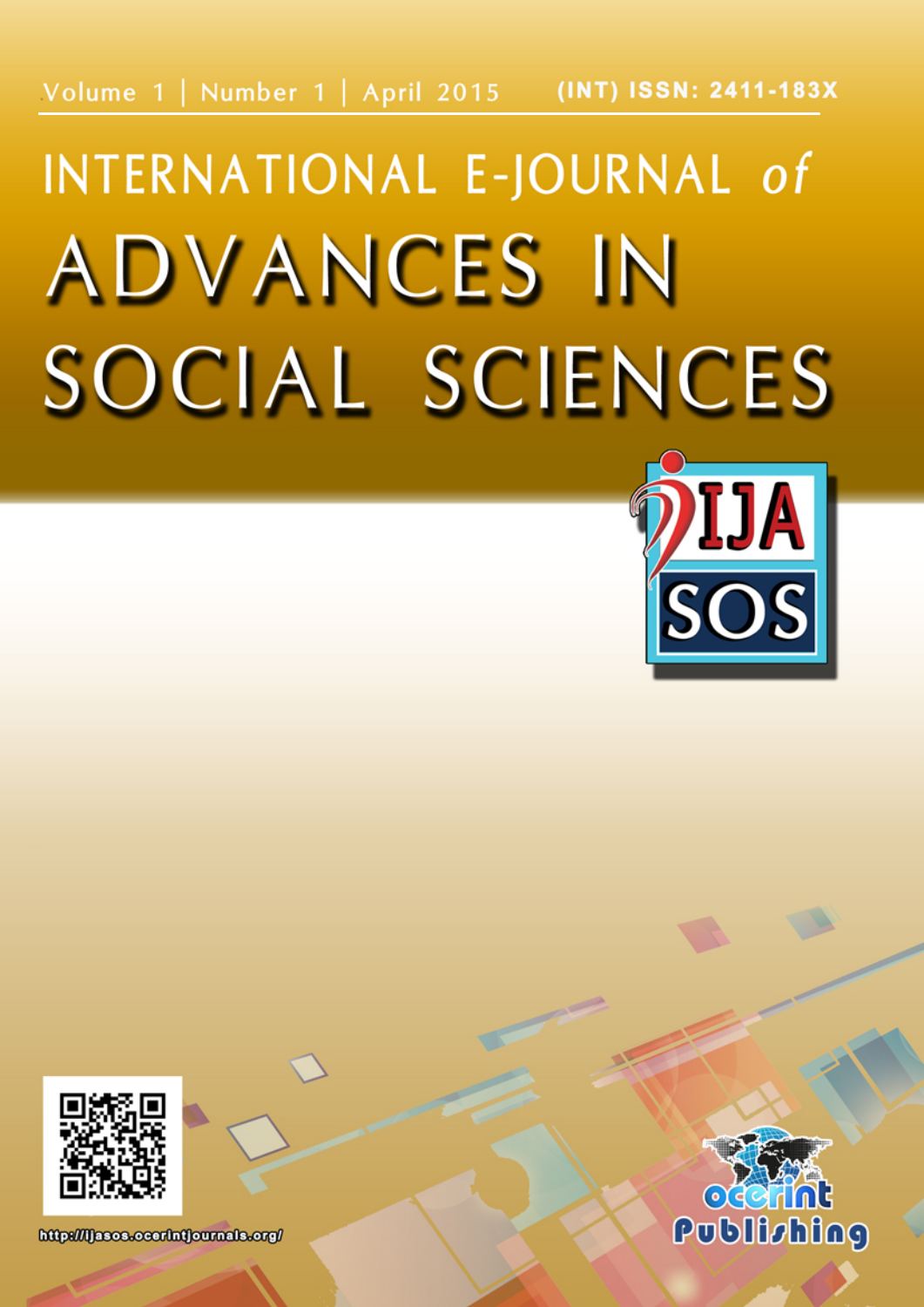

http://ijasos.ocerintjournals.org

#### **(INT) e- ISSN: 2411-183X**

**(IJASOS)** is a high quality open access peer reviewed international online journal published triannual (April, August and December) by OCERINT- [International Organization Center of Academic Research.](http://www.ocerint.org/) **IJASOS** welcomes research manuscripts in the field of education.

**Published and Sponsored by**: [OCERINT International Oganizaiton Center Of Academic Research](http://www.ocerint.org/) **Contact email:** [ijasosjournal@hotmail.com](mailto:ijasosjournal@hotmail.com)

#### **EDITORIAL BOARD**

**Editor in Chief** Prof. Dr. Ferit Uslu, Hitit University, Turkey **Associate Editor** Mr. Huseyin Taha Topaloglu, Hitit University, Turkey

#### **International Editorial Board**

[Prof. Dr. Ferit Uslu,](javascript:openRTWindow() Hitit University, Turkey

- [Prof. Dr. Linda H. Chiang,](javascript:openRTWindow() Azusa Pacific University, California, USA
- [Prof. Dr. Kyria Rebeca Finardi,](javascript:openRTWindow() Federal University of Espirito Santo-Ufes, Brazil
- [Prof. Dr. Don Ross,](javascript:openRTWindow() Georgia State University, USA
- [Prof. Dr. Berch Berberoglu,](javascript:openRTWindow() University of Nevada, Reno, USA
- [Prof. Dr. Otávio Bueno,](javascript:openRTWindow() University of Miami, USA
- [Prof. Dr. Edward Erwin,](javascript:openRTWindow() University of Miami, USA
- [Prof. Dr. Antonia Darder,](javascript:openRTWindow() The University of Illinois, Urbana-Champaign, USA
- [Prof. Dr. Piet Kommers,](javascript:openRTWindow() University of Twente and Utrecht State University, The Netherlands
- [Prof. Dr. Naji Melhli,](javascript:openRTWindow() Bordeaux University, Angers, France
- [Prof. Dr. Elfindri Elfindri,](javascript:openRTWindow() Andalas University, Kampus Limau Manis, Padang, Indonesia
- [Assoc. Prof. Dr. Françoise Le Lièvre,](javascript:openRTWindow() Western Catholic University of Angers, France

#### **© 2015 All Rights Reserved**

#### **Disclaimer:**

**IJASOS** make every effort to ensure the accuracy of all the information (the "Content") contained in our publications. However, **IJASOS**, our agents, and our licensors make no representations or warranties whatsoever as to the accuracy, completeness, or suitability for any purpose of the Content. Any opinions and views expressed in this publication are the opinions and views of the authors, and are not the views of or endorsed by **IJASOS**. The publisher cannot be held responsible for the validity or use of the information therein contained. The accuracy of the Content should not be relied upon and should be independently verified with primary sources of information. **IJASOS** shall not be liable for any losses, actions, claims, proceedings, demands, costs, expenses, damages, and other liabilities whatsoever or howsoever caused arising directly or indirectly in connection with, in relation to or arising out of the use of the Content.